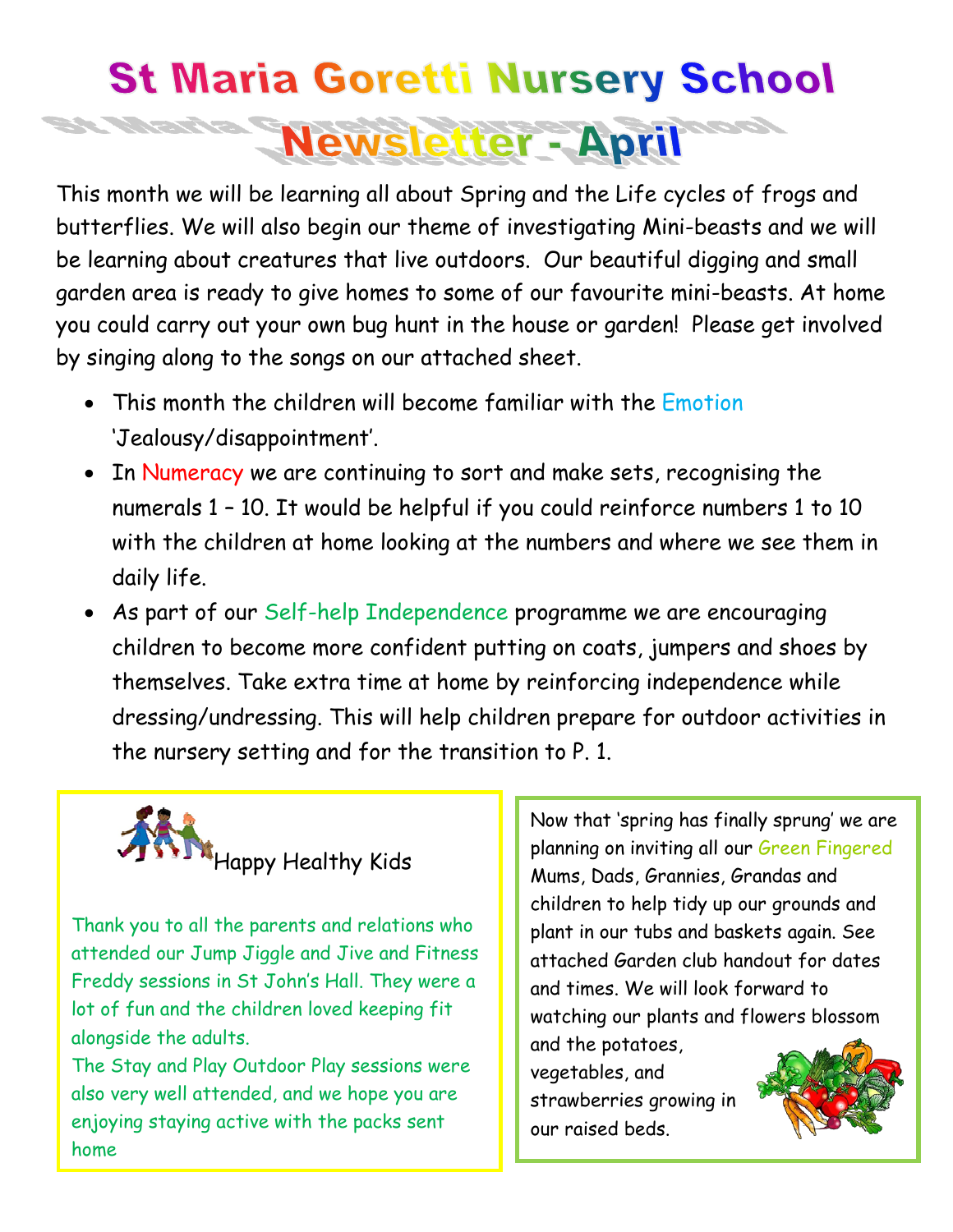We will continue to promote a healthy lifestyle in the nursery this term. We will dance with "Fitness Freddy" and have fun with "Jump, Jiggle and Jive."

The Sponsored Cycle was a great success and we raised £879!! We donated £500 to Trocaire and £379 to the NI hospice. Thank you so much for your generosity